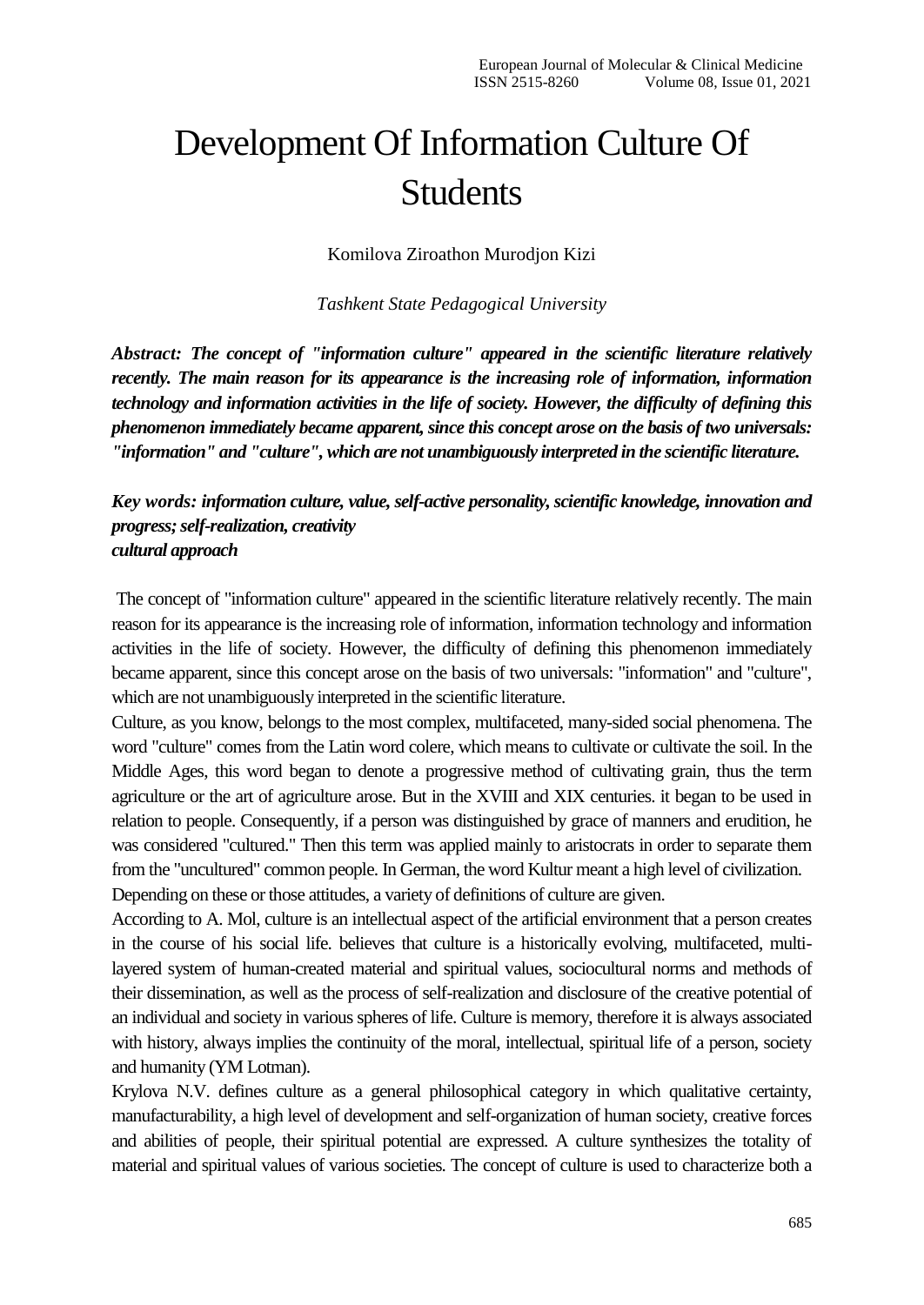person and society, the stages and stages of their development.

A. Schweitzer writes that "in the most general outline, culture is progress, material and spiritual progress, both as individuals, as well as all kinds of communities." The essence of culture, in his opinion, is twofold, it is composed of the domination of reason over the forces of nature and of the domination of reason over human beliefs and thoughts. D. Bell understands culture as "the kingdom of expressive symbolism and expressiveness." "Culture is what distinguishes man from animals," says LG Ionin. "Culture is a characteristic of human society"

Such a list of definitions of culture could be continued for a long time, but the given ones are enough to feel their diversity. Some researchers have 300 definitions of culture, others - more than 500 And, at the same time, according to one of the prominent culturologists M.S. Kagan, "in our time in the world cultural thought there is not only a single

understanding of culture, but also a common view on the ways of its study, capable of overcoming this methodological inconsistency "

At present, information technologies play an important role in social development all over the world, and the general level of a nation's information culture determines its socio-economic position in the world community. The transition of information to the category of the most important universal categories reflects the objective need for information resources for all types of human activity - educational, research, production. In modern conditions, information is considered as something independent, on a par with such categories as matter and energy. So, A.D. Ursul argues that information turns out to be not just a property, even an attribute of matter and all its systems, and plays a much more important role in the "life" of these systems, in nature in general. More and more facts and revealed regularities testify in favor of one way or another understood priorities of information over matter and energy. He also notes that by increasingly replacing material-energy resources, or substantially supplementing them, information helps to radically change the entire structure of social activity.

Information as a kind of substance has its own specific features. First, it is its indestructibility and inexhaustibility. Information does not diminish with use and tends to become common to all mankind. Secondly, it is the lack of a universal measure. All attempts to measure the amount of information are associated with conditional measures that characterize the information that this message carries for a given addressee in a particular situation. Thirdly, an information resource has only potential value in comparison with human or material resources, it is not independent, in itself is not capable of dynamically

develop a socio-system. As you can see, the value of information significantly depends on the method of obtaining it, and on the specific situation of its application.

It is no coincidence that the last decade of the 20th century and the beginning of the 21st century are associated with informatization and the Development of the Information Society, considering them as a process of effective development of information resources accumulated by humanity. According to M.A. Potylitsin, a sign of the information society is the realization that no serious economic, social, technical problem can be successfully solved without processing significant amounts of information. According to A. Atayan, the information society is a civilization, the development and existence of which is based on a special substance, conventionally called "information", which has the property of interaction with both the spiritual and the material world of man. The latter property is especially important for understanding the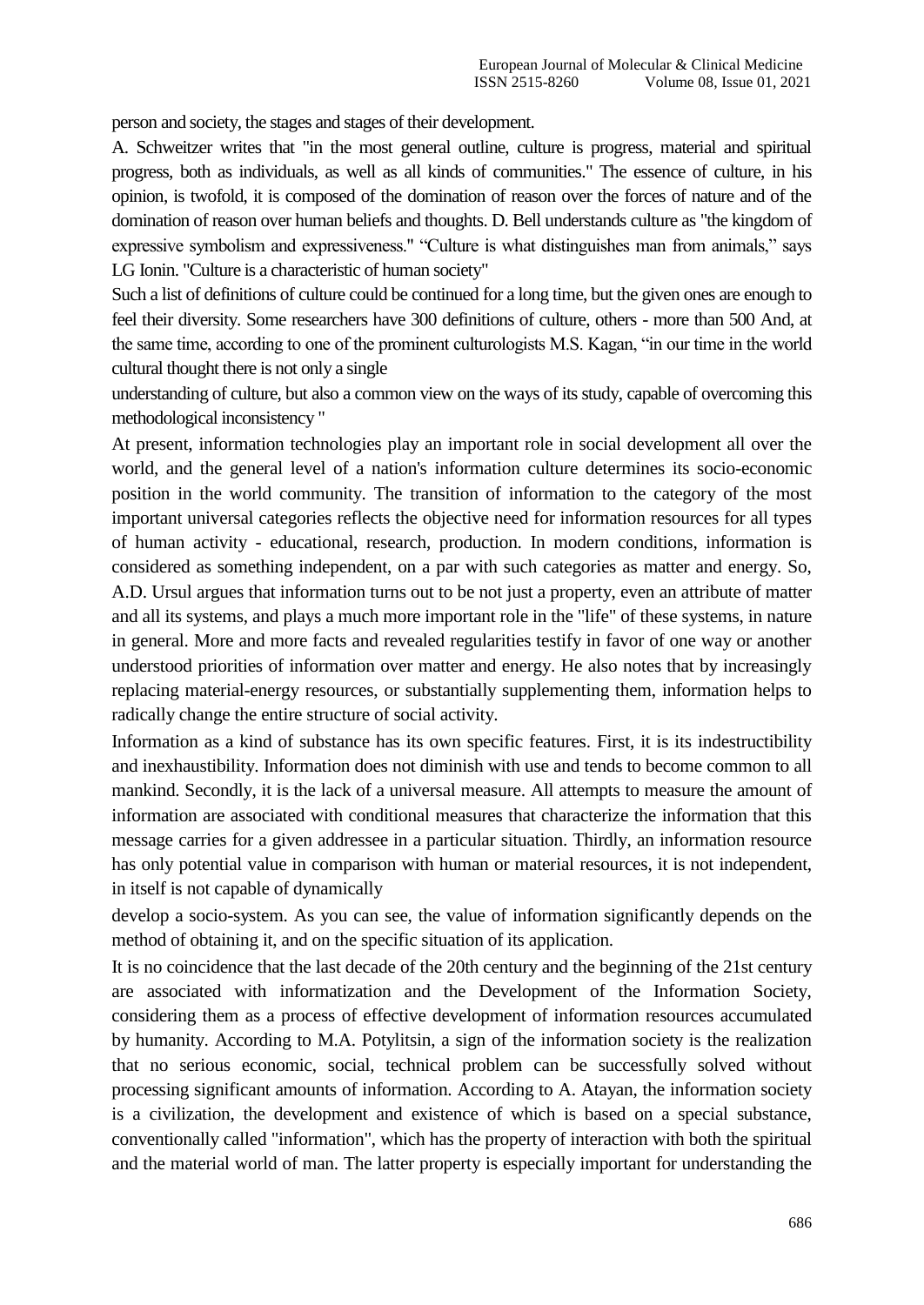essence of the new society. On the one hand, information forms the material environment of a person's life, acting as innovative technologies, computer programs, etc. On the other hand, it acts as the main means of interpersonal relationships, constantly arising, changing and transforming in the process of transition from one person to another. In other words, information simultaneously determines both the social and cultural life of a person and his material existence.

Based on the analysis of scientific and pedagogical literature, today we can talk about the formation of information culture of the individual, which is an integral part of the general culture of a person. Information culture is organically included in the real fabric of social life, giving it a new quality. It leads to a change in many of the prevailing socio-economic, political and spiritual ideas, introduces qualitatively new features in the way of human life.

Currently, there are many definitions of the concept of "information culture". Some authors consider information culture to be one of the components of a general culture associated with the functioning of information in society (I.G. Ovchinnikova, L.U. Glukhova, etc.). Others understand information culture as a new, extraordinary style of thinking that is adequate to the requirements of the modern information society (E.E. Slabudina, A.A. Parakhin, etc.). CM. Konyushenko assumes that the development of a person's information culture depends on the development of human abilities, and the result of mastering information culture will be the higher, the more this process is subordinated to the development of the required abilities. CM. Konyushenko gives this definition: information culture is a complex systemic formation that integrates knowledge about man and the culture of mankind; it reflects the level of development of society, national, economic, ecological, technical and other aspects of the development of society.

According to O. Tarasova, the concept of information culture was formed in the second half of the XX century in connection with the rapid development of computer technology and information technology. In the opinion of SM Olenev, the concept of information culture arose at the time of the change of the formal attitude to the signal of the situation, which is characteristic of the animal world, to a meaningful one, which is characteristic exclusively of man. The exchange of meaningful units served as the basis for the development of the language. Before the advent of writing, the formation of the language gave rise to a wide range of verbal methods, gave rise to a culture of dealing with meaning and text. The next stage in the formation of information culture can be considered a written stage, which has absorbed all the diversity of oral information culture.

The information culture of mankind at different times was shaken by information crises. One of the most significant quantitative

information crises led to the emergence of writing. Oral methods of preserving knowledge did not ensure the complete safety of the growing volumes of information and the fixation of information on a material medium, which gave rise to a new period of information culture - documentary culture. It included a culture of communication with documents: extraction of fixed knowledge, coding and fixing of information; documentary search. Operating with information has become easier, the way of thinking has undergone changes, but the oral forms of information culture not only have not lost their significance, but have also been enriched by a system of interconnections with written ones.

The next information crisis brought to life computer technologies, which qualitatively and quantitatively changed information carriers and automated a number of information processes.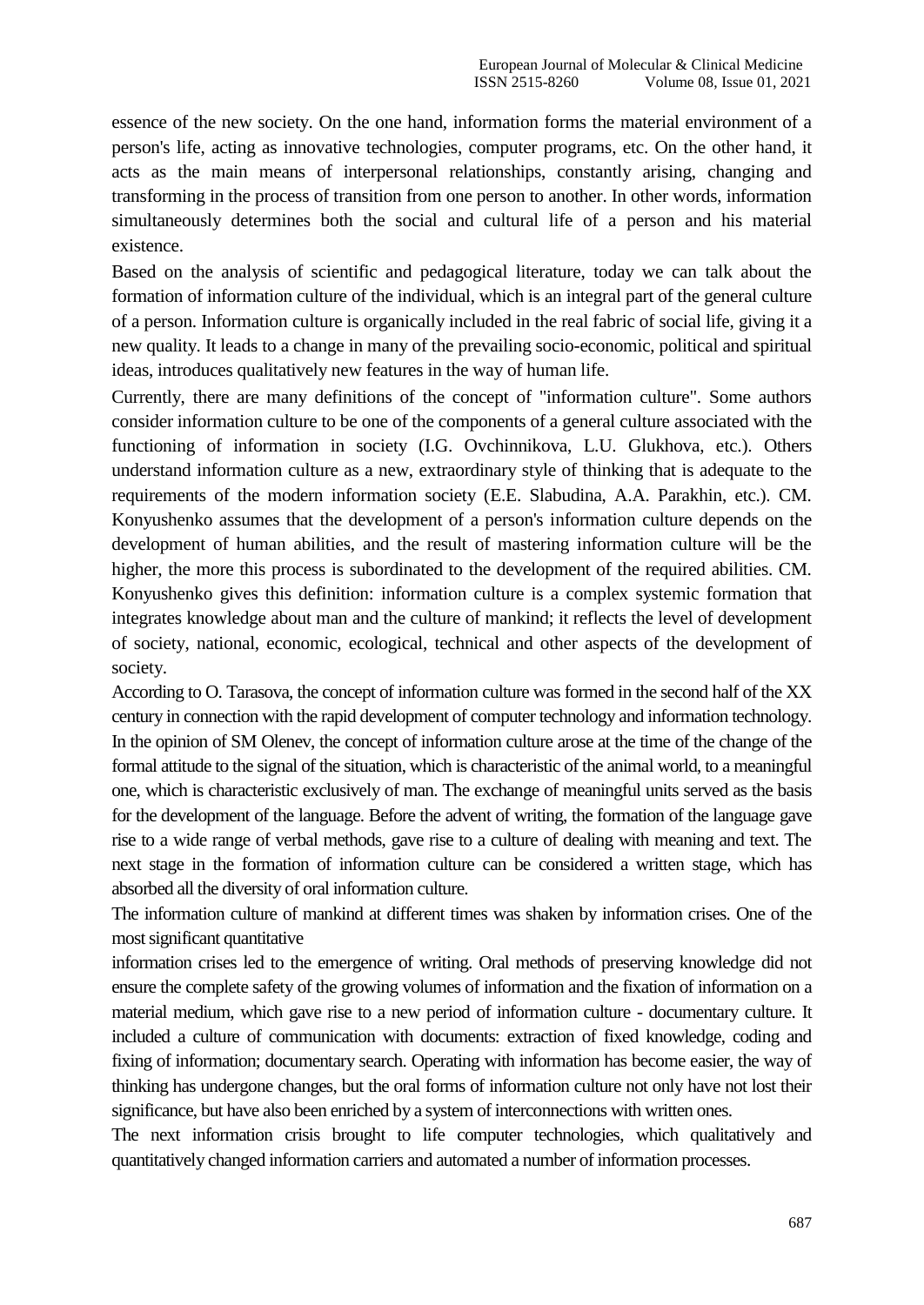Modern information culture has absorbed all its previous forms and combined them into a single tool. As a special aspect of social life, it acts as an object, means and

the result of social activity, reflects the nature and level

practical activities of people. This is the result of the subject's activities and the process of preserving the created, disseminating and consuming cultural objects.

The very nature of the emerging information society gives rise to the need to modernize education, the main goal of which is to develop an individual's readiness for life on an information basis, for the successful socialization of a person in a constantly changing, increasingly interconnected information environment

Currently, there are a large number of definitions of information culture. The definitions given below reveal various aspects of the complex, multifaceted concept of "information culture".

Information culture is that specific aspect of culture that is directly and directly related to the information aspect of people's lives in its entirety. It objectively characterizes the level of all information processes carried out in society and existing purely informational relations. It is an information component of human culture as a whole.

Information culture - knowledge, skills and readiness to use the principles of collecting, storing and processing information from various sources, believes Yu.L. Khotuntsev.

According to L.V. Nesterova, information culture is a social phenomenon of particular qualitative complexity, caused not only by the development of scientific and technological progress, electronic means of processing, storing and transmitting social information, but also representing an activity infrastructure that permeates all historical epochs and civilization, all spheres of human activity and all stages of development of the individual as a social being and- \* '; personality.

Under the information culture E.V. Zotov and V.D. Symonenko understands the ability to use an information approach, analyze the information environment and effectively use existing information systems. They also note that in the context of global computerization of all spheres of life in modern society, one of the main requirements for the professional training of future teachers is a high degree of information culture formation. Traditional information activity is acquiring a qualitatively new character today, filled with renewed content, and makes new demands on the employee as an organic component of the "man-machine" system.

The low level of information culture of today's school graduates creates a certain barrier that will cause difficulties in their future professional activities. A measure of its elimination is the training of specialists who are able not only to effectively use computer technology in their professional activities, but also to work with various information structures and models, as well as to have programming skills in at least one language.

Information culture characterizes the levels of development of specific societies, nationalities, nations, as well as specific areas of activity (for example, work culture, everyday life, artistic culture). Information culture is inextricably linked with the second (social) human nature. It is a product of his creative abilities, acts as the content side of subject-subject and object-object relations, registered with the help of various material carriers.

One cannot but agree with M.A. Potylitsina is that the meaning of information culture is associated with two fundamental concepts - "information" and "culture", therefore various researchers derive the definition of information culture based on one or the other. Thus, it is possible to single out the "informational" and "culturological" approaches to the interpretation of this concept.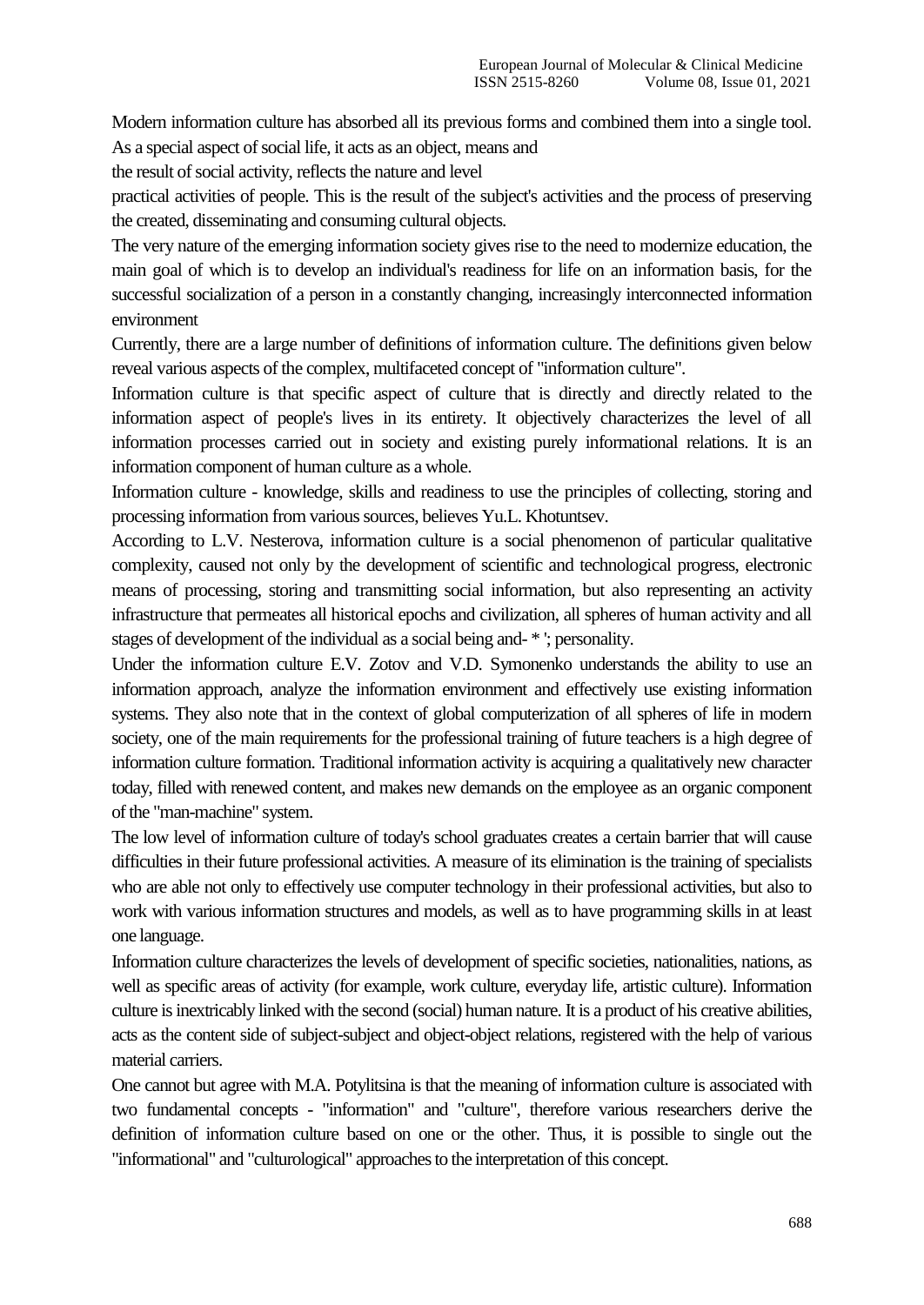Within the framework of the first, most of the definitions imply a set of knowledge, skills and abilities to search for selection, analysis of information, i.e. of everything that is included in information activities aimed at meeting information needs, knowledge, skills and abilities, this also includes training information consumers.

Of the many factors that determine the relationship between the education system and information issues, we will single out the most important ones.

1. *Awareness of the fundamental role of information in social development. The transition of information to the category of the most important universal categories reflects the objective need for information resources for all types of human activity - educational, research, production. The implementation of information resources on the basis of modern computer technology opens up wide opportunities for all branches of knowledge. Information and information technology are becoming the main factor in the development of the productive force of modern society. Awareness of the fundamental role of information in human life, solving problems based on the use of information and knowledge - all this must be reflected in the work of all links of the education system. As emphasized, based on the experience of Moscow State University in the preparation of information consumers, R.S. Gilyarovsky: "For modern specialists, the problem of information in all its diverse aspects should become an important component of the professional worldview. They need to know the structure and basic properties of semantic information, processes, modern information retrieval and processing systems, types of information systems. It is important to teach students to use this knowledge in their studies and in subsequent activities. " So, the problem of preparing information consumers becomes relevant in connection with the objective process of increasing the role of information in society.*

2. *An increase in the amount of information. The increasing role of information manifests itself in two aspects - quantitative (increasing the amount of information) and qualitative (turning information into the most important resource for human development), and both of these aspects actively influence the education system and must be taken into account when optimizing it.*

3. *Development of information technology and technology. Today information processes and technologies occupy a central place in the process of "intellectualization" of society, the development of its education system, science and culture. The multiply increasing possibility of an individual's influence on the information processes of the whole society determines the question of the "upper limit" of the ratio of freedom, responsibility and self-restraint of a person as the main regulators of his information activity [59, p. 68]. Information technologies play a key role in the processes of obtaining and accumulating new knowledge.*

*Formation of the information society. The most important indicator of the information society is that everyone has the opportunity to timely receive any information that interests him, except in cases limited by law. As rightly noted by E.V. Danilchuk, in the information society there is a destandardization and de-massisation of economic, social and spiritual life. In place of a unified mass lifestyle, individualized needs and opportunities for wide access to cultural forms, the release of creative potential, and the formation of a new type of human activity culture, based on modern information technologies, come. And one of the most important tasks in this area is the need for a massive increase in the culture of all members of society, otherwise a real approach to the information society is impossible. Among the most significant values and meanings of the information society, researchers name the following [59, p. 68]: understanding of man as an independently active*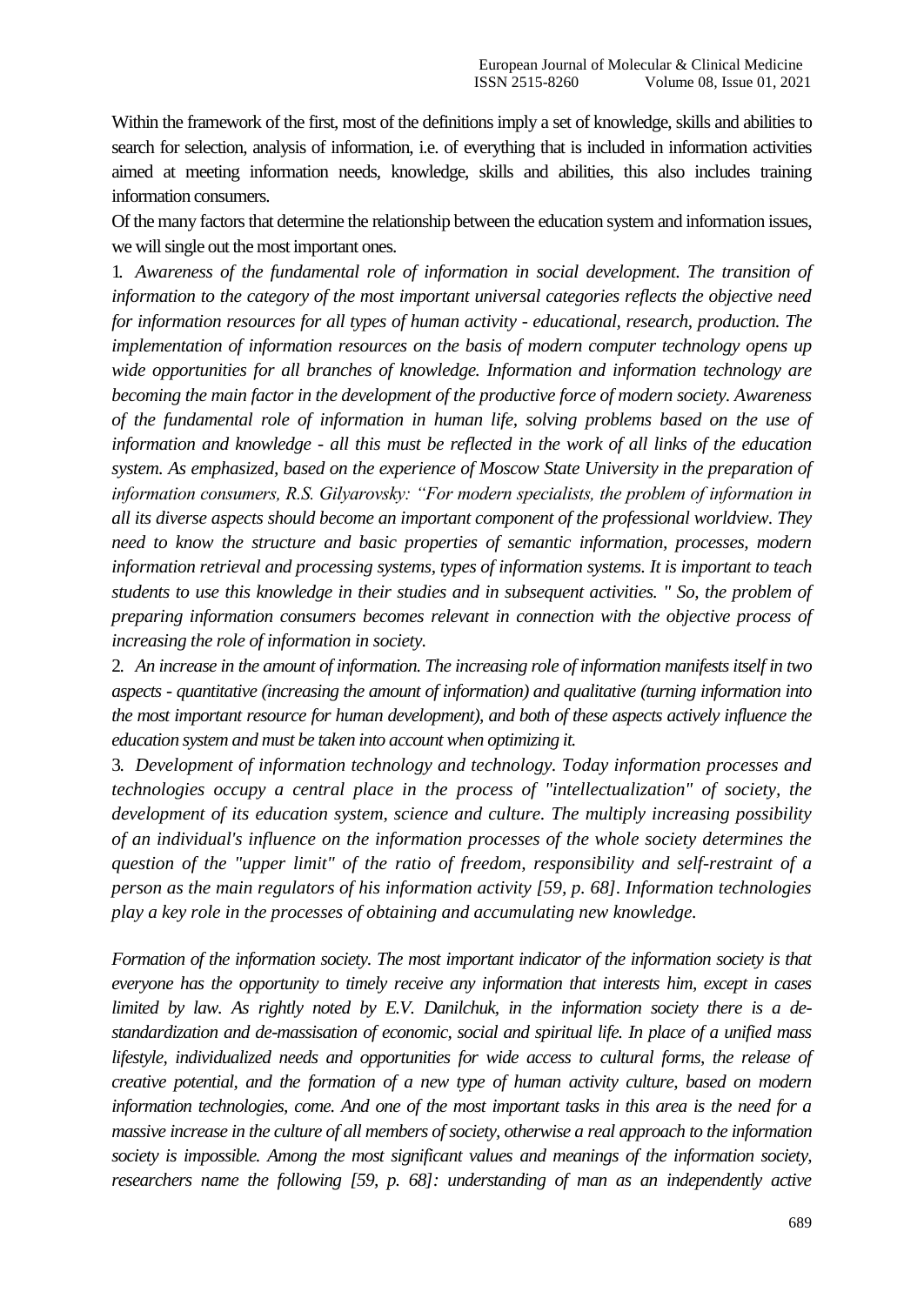*personality, realizing in harmony with nature and civilization, cognition and transformation of the surrounding world and striving for new experience, for inner satisfaction; the value of education, objective scientific knowledge, an orientation towards its constant increment; the perception of nature as a natural and ordered "field of objects" that act as material and resources for transforming human activity on the basis of its humanitarian expertise; the value of innovation and progress; the individual's desire for autonomy and the preservation of gravitation towards community, taking part in joint decision-making with participants in information interaction; priority of free self-realization, creativity, etc.*

*When using the second, culturological approach to the interpretation of the concept of "information culture", its content expands, which is natural. In this regard, information culture is considered as a way of human life in the information society. It should be emphasized that in the information society, knowledge about information laws, about the means of interaction with information becomes the basis, the methodology of the era of informatization. Information culture is not a set of elementary applied knowledge that everyone needs in order not to "get lost" in a library or computer network. In accordance with the objectively valid law, which is subject to information flows, information inevitably ages. It is known that, on average, after 5 years, the knowledge acquired in an educational institution becomes obsolete. In the recent past, the world of human cultural values has been unchanged over the centuries, thereby determining the direction of development for many generations. At the present time, during the life of one generation, several cultural eras have changed; under the influence of informatization, the priority of cultural values has changed. Consequently, the goal of the process of forming information culture is to give an idea of the dialogicity, variability, openness of knowledge. Information culture means the degree of mastery of specialists methods and technology of working with information, skills of search, transmission, processing and analysis of information.*

Summarizing the analysis of existing approaches to the concept of information culture, we can draw the following conclusion: at present there is a wide range of approaches to the definition of information culture: from the level of skills for purposeful work with information, to a comprehensive understanding as a special type of competence in new information conditions, which is an integral part general human culture.

Based on the understanding of the information culture of the personality, E.V. Danilchuk, we have proposed our working definition, which we will adhere to in this study: the information culture of a person is a complex systemic quality of a person, which is an ordered set of humanistic ideas, valuesemantic orientations, personal positions and personality traits and manifests itself in the implementation of universal methods of cognition, interaction, relationships, activities in the information environment and determining the integral readiness of a person to master the lifestyle on an information basis, practical activities for the creation, storage, processing, dissemination and consumption of information as a cultural object.

Today there is every reason to talk about the formation of a new information culture, which can be considered an element of the general culture of mankind.

Information culture, as the most important component of general culture, has a deeply humanistic orientation. It is a rich storehouse containing in a generalized form all the previous experience of human activity in the field of obtaining and using information. This, however, does not mean that the "introduction" of modern information culture into society goes smoothly, without

hitch, without overcoming certain difficulties and contradictions. One of such difficulties that society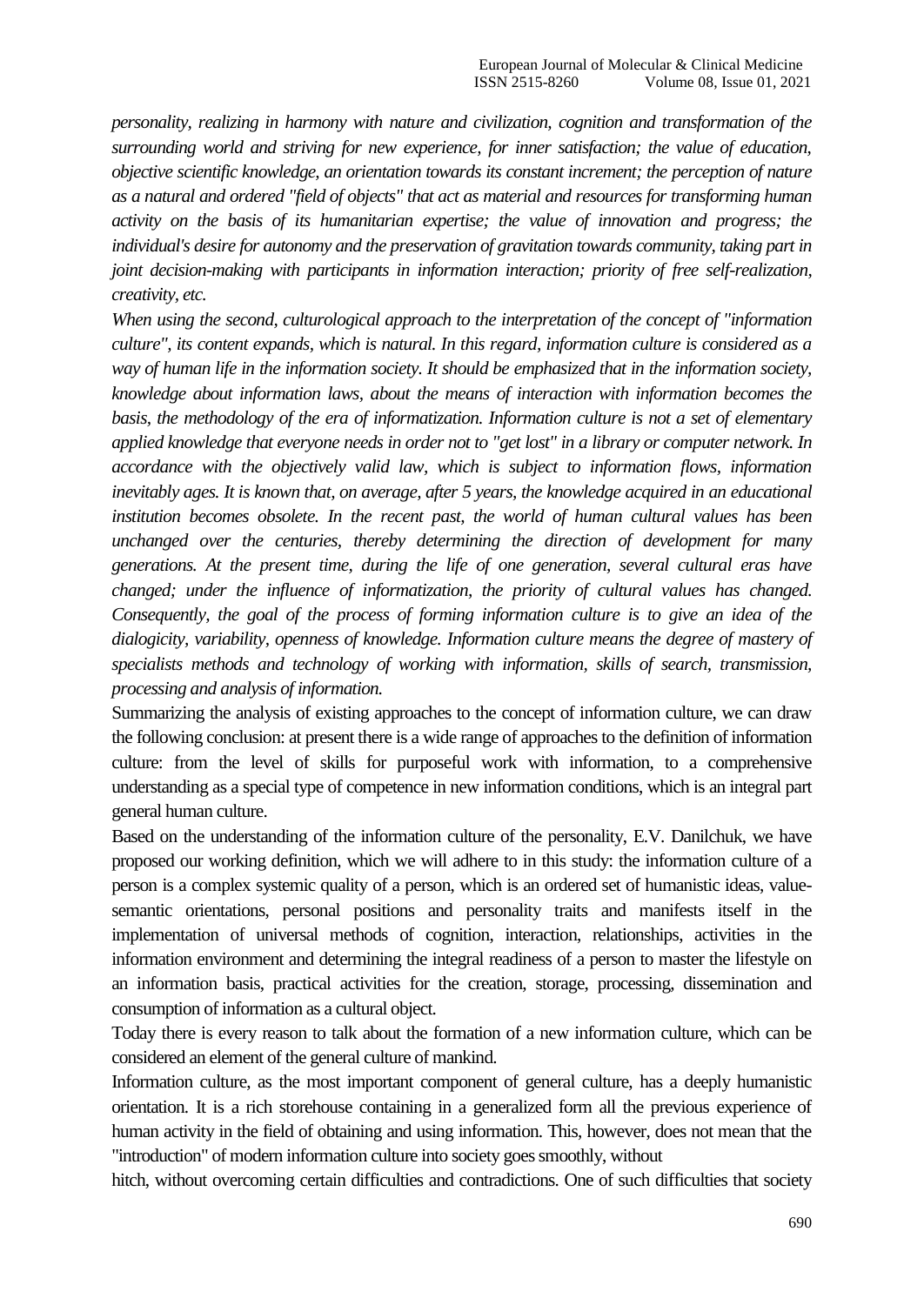has encountered on the way to mastering the information culture is the manifestation of negative changes in the culture of the information society. Such as the so-called computer addiction (Internet addiction, excessive passion for computer games with elements of aggression and violence); virtualization of communication, the emergence of asocial virtual communities (hackers, extremists, etc.); accessibility to obscene information (porn sites, etc.); computer crime. These and other similar phenomena can lead to destructive trends in culture, chaos in social life, which is associated with the inconsistency of the unchanged inner spiritual world of a person and the increased external capabilities and conditions of his development in the new information society.

The changes listed above in the information society

make it necessary to form an information culture

personality. The content of the concept of "information culture" can

highlight four main components:

*^ motivational-value is determined by the formation of the system of information needs and interests, value orientations and ideals, confidence in the adequacy of one's views to social practice, flexibility and a variety of assessment criteria, consideration of the goals and the possibilities of achieving them from the point of view of social significance and health safety; S cognitive includes mastery of methods of analytical and synthetic information processing, the formation of high moral qualities, the presence of awareness of the social essence of information, the ability to critically evaluate information, a significant amount of information knowledge, detailed, accurate systematized information about health-preserving technologies in*

*work with information, knowledge of ways to compensate for their own weaknesses; ^ instrumental activity includes extensive knowledge of information sources, well-developed skills of professional reading and communication, an individual style of information activity, the search for new ways of solving problems, taking into account rational, ethical and aesthetic aspects, skillful use of various means of information activity, a high degree of independence in professional orientation activities, a significant number of mastered health-saving technologies, free operation with them; S conative (behavioral) consists in the conscious management of one's behavior, forecasting at the level of anticipating the results of one's actions, arbitrary self-regulation of behavior in the field of information relations, consciousness and responsibility in choosing the goal of one's information activity and socially acceptable means of achieving it, health-preserving behavior, the ability to actively defend their beliefs and position in a situation of conflict between values and meanings, correlating their position with other points of view, searching for common grounds for communication, mastering the techniques of creative self-development, autonomy and independence in their assessments and judgments regarding information phenomena and processes. These components are in a dialectical unity with each other, are interconnected, complement each other. The motivational-value, cognitive and instrumental-activity components reflect the main spheres of the personality, and the conative component is presented as an external expression of the formation of its information culture.*

The development of information culture as a significant social process is a consequence of the impact on the individual (group) of a number of factors. In principle, everything that is aimed at the development and improvement of the whole or its individual aspects, properties and qualities simultaneously affects both the entire culture of the personality and its certain components, although to a varying degree on each of them depending on the specific influencing factor [111, p. 124].

The development of an individual's information culture is considered by scientists in different planes. So, N.B. Zinoviev highlights the worldview, moral and ethical, psychological, social and technological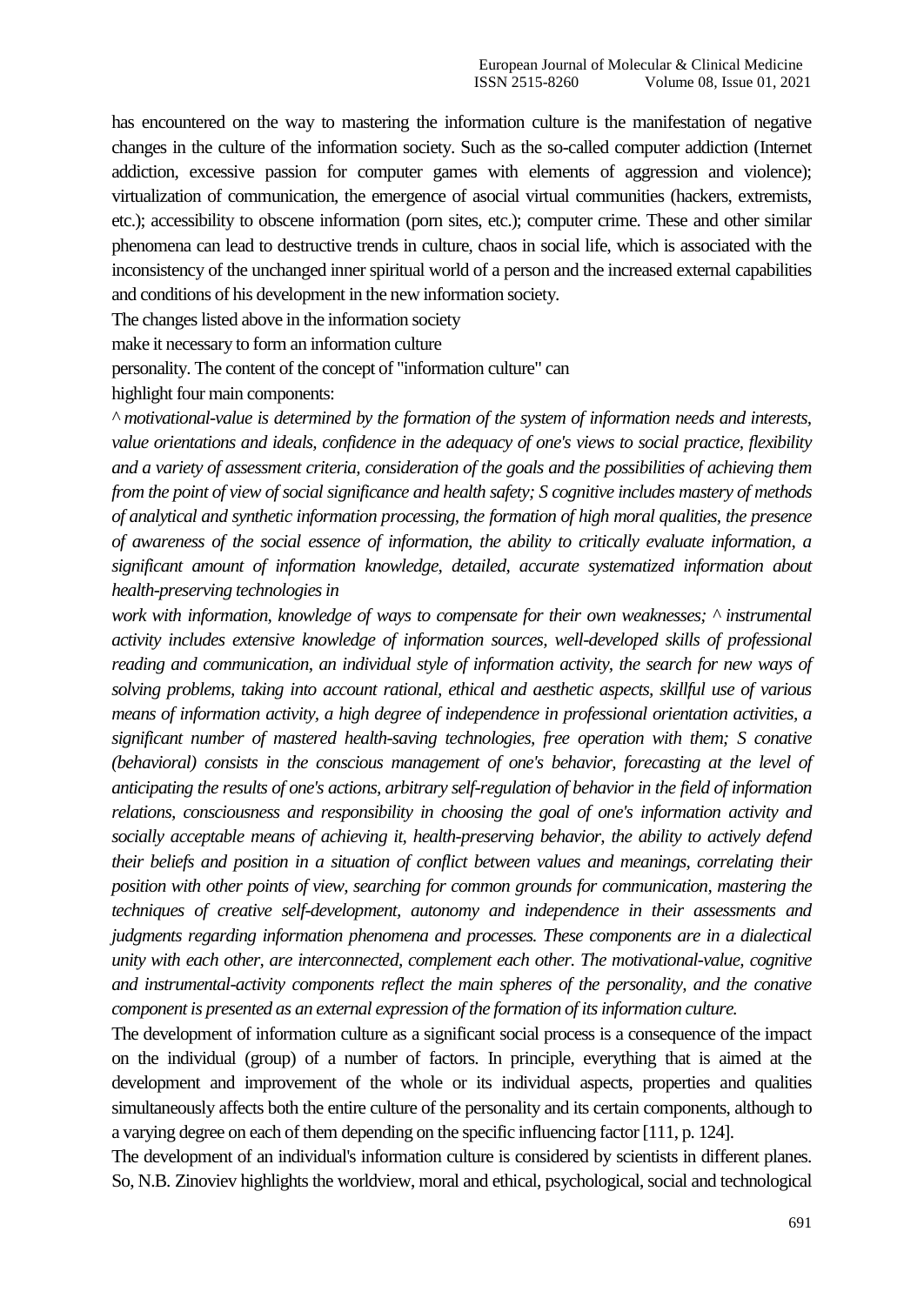plane [71].

The development of an individual's information culture in the worldview plane can be carried out by understanding the essence of the phenomena taking place, knowledge of the laws and patterns of information dissemination in society, its impact on an individual and a group of people, theoretical understanding of the role of information in the context of culture.

Considering the value of information in culture, we can assume that information is a form of existence of all knowledge accumulated by humanity in its history. The difference between knowledge and information lies only in the fact that any knowledge is information, and information is always the initial material for knowledge, requiring the inclusion of thinking, systematization and generalization. It is interesting that often information that is not in demand at the moment and seemingly useless, over time can become very valuable and necessary. Consequently, the question arises about the possibility of storing information. Culture and information represent a single multidimensional whole. On the basis of their interaction, it is possible to create new, spiritual values of the information society. As noted by A.I. Arnoldov, "information connected with the existence of a person, continuously perceived and perceived by him, becomes a process of culture. It is no longer just an element of the social structure of society, it is the image of the culture and thinking of people, a way of organizing and uniting them ". By uniting people with each other, information creates a spiritual world in which a person lives, creates cultural values.

The development of information culture can be considered in the moral and ethical plane, implying the education of personal responsibility for the dissemination of information, as well as the development of a culture of production and consumption of information in the individual. This problem is becoming especially acute in our time, when information, carrying a powerful emotional charge, is capable of influencing a person both for its benefit and harm. The speed and intensity of the spread of standard patterns of thinking and behavior, which are contained in the products of mass culture, leads to the unification of forms of social life, to deformation of the scale of values, and the imposition of certain orientations. Low-quality information is a lever of spiritual suppression of the personality, into which essentially subjective, but "necessary" ideas are forcibly introduced, with the help of which, under the guise of "free choice", it is shamelessly manipulated "(AI Arnoldov). In the framework of the information culture of the individual, society must develop a system of counteraction against possible manipulations and aggression of mass culture, as well as foster a sense of responsibility for the production and dissemination of information, an understanding of its consequences, its negative impact on the individual and society.

The culture of production and consumption of information includes the development of optimal forms of personal behavior in conditions of incomplete and inaccurate information, understanding the need to verify information for reliability. Knowledge of the patterns of the information process, for example, such that when transmitting through various channels due to multiple reflection, the degree of adequacy of information reproduction decreases, the content of information due to the introduction of personal ы.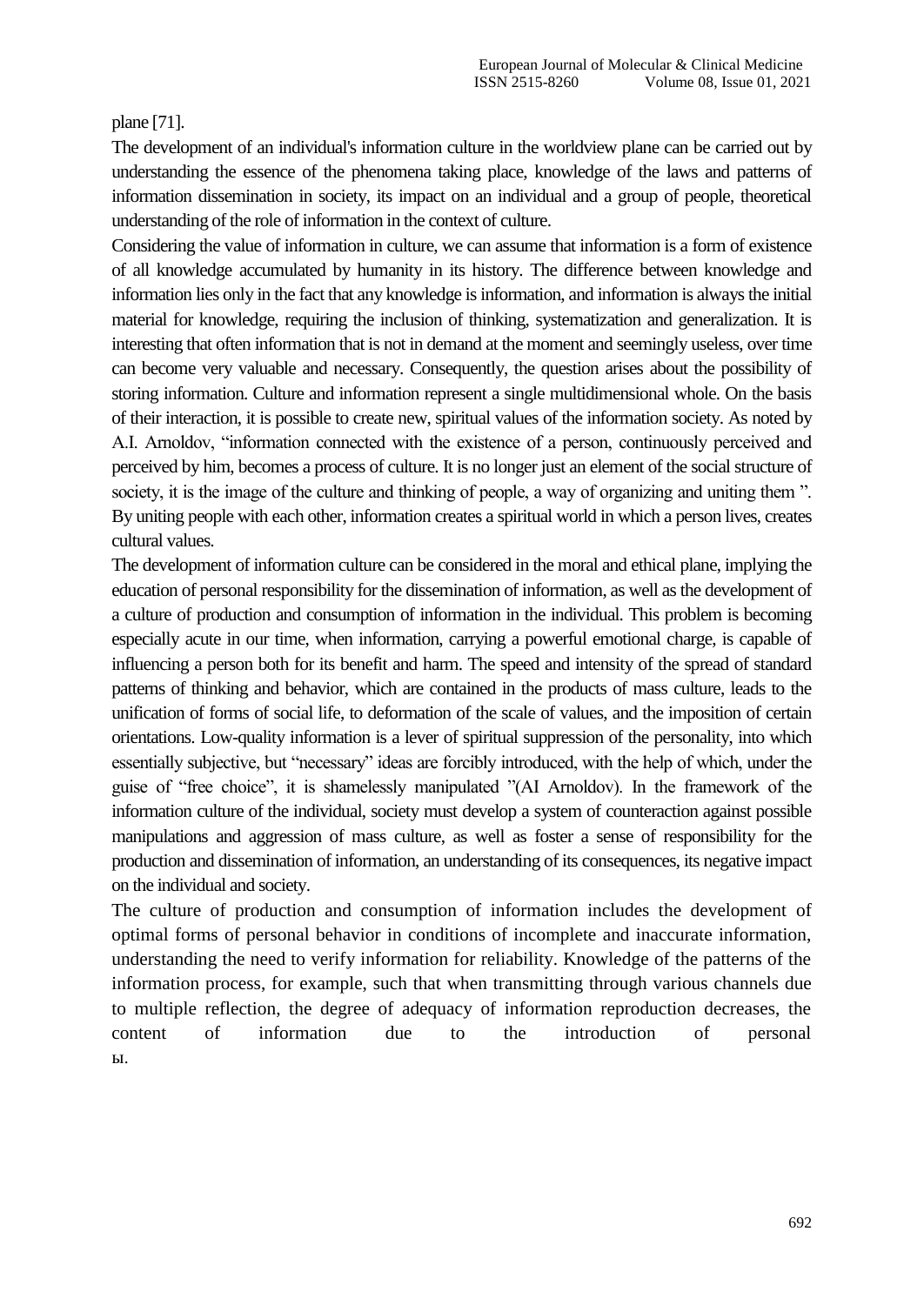Summing up, we note as conclusions**:**

**1.** Studying the problem of forming information culture is an urgent need for theory and practice;

Under the information culture of a person, we mean a complex systemic quality of an individual, which is an ordered set of humanistic ideas, value-semantic orientations, personal positions and personality traits and manifests itself in the implementation of universal methods of cognition, interaction, relationships, activities in the information environment and determines the integral readiness a person to the development of a way of life on an information basis, practical activities for the creation, preservation, processing, distribution and consumption of information as a cultural object. Structurally, it is a synthesis of closely interrelated components: motivational-value, cognitive, instrumental-activity, conative. These components are in a dialectical unity with each other, are interconnected, complement each other. The motivational-value, cognitive and instrumental-activity components reflect the main spheres of the personality, and the conative component is presented as an external expression formed by her information culture.

3. Under the Development of information culture, we mean the artificially natural process of changes in the personality, determined by the interaction of internal factors and external conditions, specially created by the subject of pedagogical activity, aimed at humanizing value orientations and - positions, mastering universal methods of knowledge, interaction, relationships, activities in the information environment, the development of a way of life on an information basis, practical activities for the creation, preservation, processing, dissemination and consumption of information as a cultural object.

## **REFERENCES:**

- [1] Vygotsky L.S. Pedagogical psychology. M .: Pedagogy, 1991.-474 p.
- [2] Gomulina N.N. Application of new information and telecommunication technologies in school physical and astronomical education Dis. ... Cand. ped. Sciences 13.00.02 / MPGU Moscow, 2003 .-- 332 p.
- [3] Zimnyaya I.A. Educational Psychology: Textbook. -Rostov-on-Don, 1997 480 p.
- [4] A.I. Kochetov The theory of personality formation: In 2h. Minsk .: NIO, 1998. Ch. P. Socialization, education and re-education of the individual-228 p.
- [5] Kruglova I.V. Valeologization of informatics lessons // Informatics and education. 2000. N 9. - S. 51 - 53.
- [6] Krylova N.V. Child in the space of culture. M., 1994, S. 95-96
- [7] Krylova N.B. Development of the culture of the future specialist. -M .: Higher school, 1990 .-- 142 p.
- [8] Lipatov V.V. Information ukultury formed in the process of creating Web sites. // Additional education. 2004. No. 1. P. 58
- [9] Malkovskaya T.N. Social activity of high school students. -M .: Pedagogika, 1988 .-- 139 p.
- [10] BY. E.A. Medvedeva Fundamentals of information culture // Sotsis. -1994.-№11 .. p. 59
- [11] 130. L.V. Nesterova Development of information culture